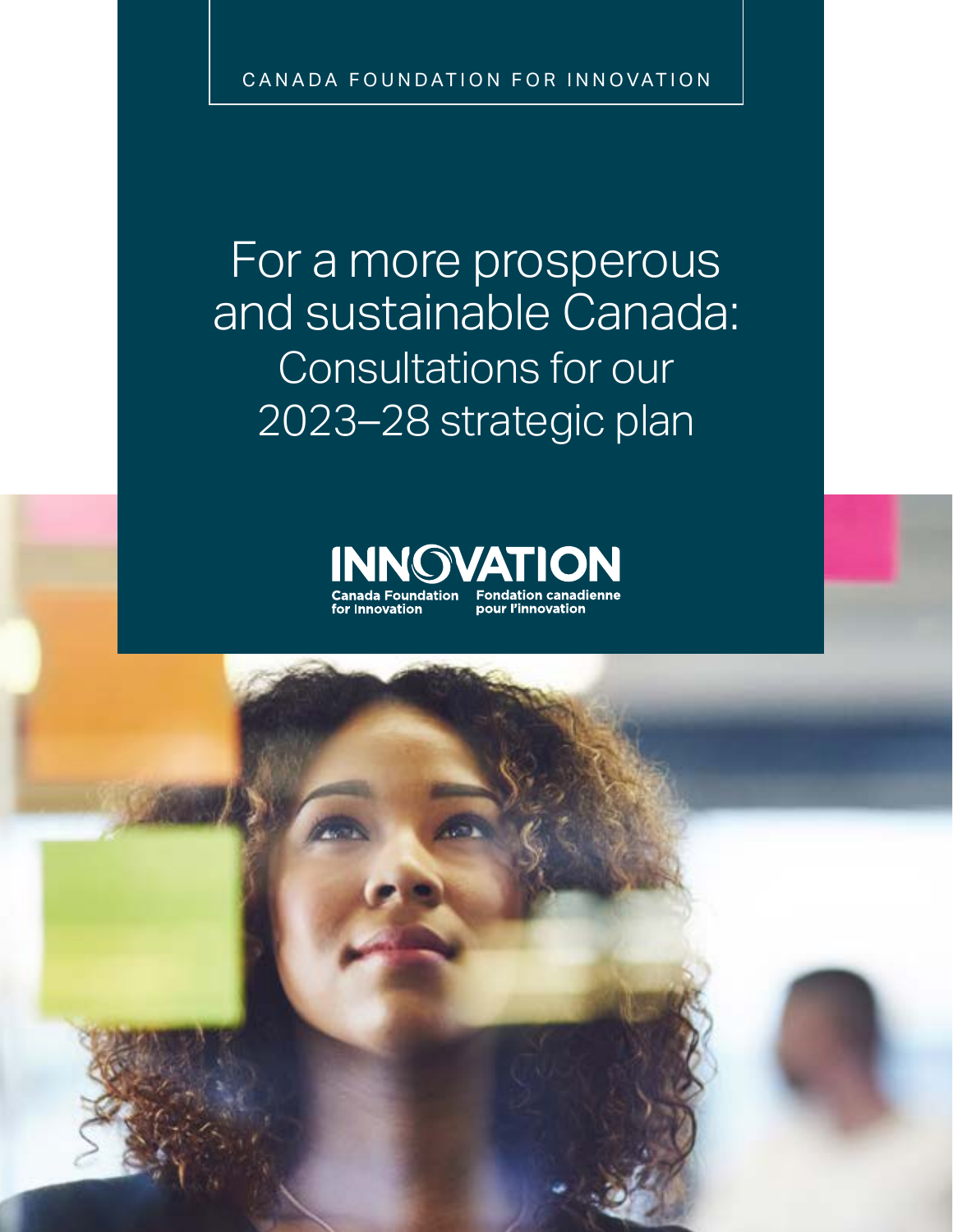# **Our mandate and role**

The Canada Foundation for Innovation (CFI) was established to benefit Canadians by strengthening the capability and capacity of Canadian universities, colleges, research hospitals and non-profit research institutions to carry out world-class research and develop cutting-edge technologies that are needed to push back the frontiers of knowledge in all disciplines.

It delivers funding on behalf of the Government of Canada to enable Canada's research organizations to modernize, acquire, develop, operate or maintain research infrastructures in Canada or to purchase access to research infrastructures located outside Canada.

An independent foundation, the CFI is funded through contribution agreements that include the objectives and expectations of the Government of Canada for the CFI.

#### **Themes from our previous 2018–23 Strategic roadmap**

- **•** Support the full range of research infrastructures required by Canada's research institutions to achieve excellence with a focus on the convergence of disciplines
- **•** Spark innovation by strengthening linkages and encouraging collaboration among research institutions, the private sector and not-for-profit organizations
- **•** Support international partnerships and participation in global research initiatives to find solutions to Canada's and the world's most pressing challenges
- **•** Strengthen Canada's global competitive advantage by supporting the institutions that are home to an equitable, diverse and inclusive research population.

#### **Purpose of our 2023–28 strategic plan**

The new strategic plan comes at a unique juncture for the CFI. Having marked 25 years of successful investments in research excellence, the new strategic plan provides a unique opportunity for the CFI and our stakeholders to build on this important foundation while looking to the future. It should therefore balance continuity of mission and activities with a willingness to explore and embrace new opportunities to contribute to Canadian research.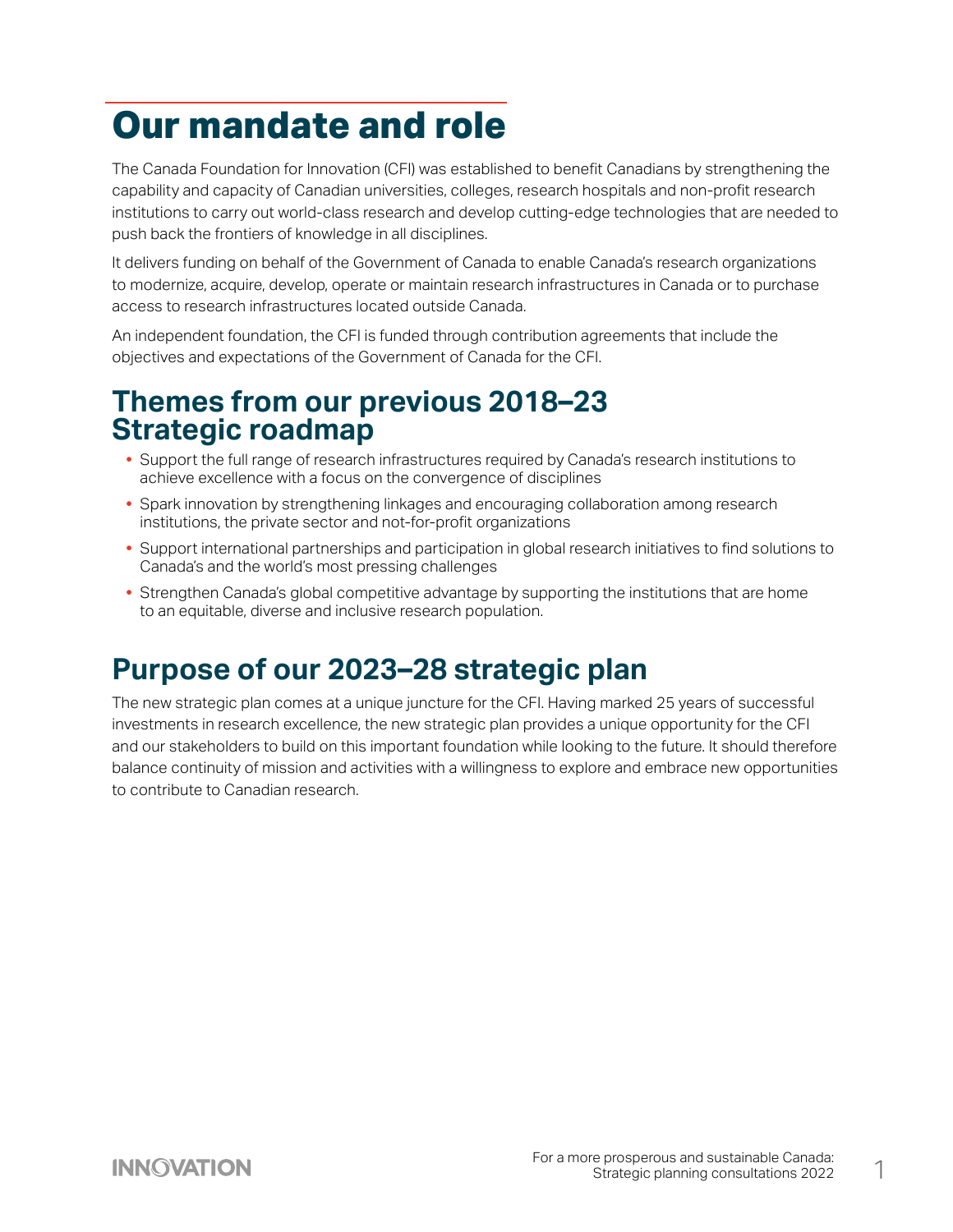## **Themes for discussions for our 2023–28 strategic plan**

### **The Science of Tomorrow**

The CFI builds the foundations on which ideas can be developed into serious research projects that contribute to new discoveries, understanding and knowledge. It is essential that we look into the future to ensure that research in new concepts and fields is enabled. Under the theme of *The Science of Tomorrow*, the CFI is seeking insights about future-oriented and emerging science, technology and innovation. This theme considers both promising areas for research and science and novel areas where timely investments in fundamental research can enable Canada to remain, or become, a world leader. Understanding where research can lead Canada and the world in the coming years is critical for the CFI to be able to respond to new and developing priorities of Canadian science.

The CFI's funding has been critical to the development of once novel technologies that are increasingly commonplace, such as quantum computing and artificial intelligence.

- $\cdot$  From 2011–12 to 2020–21, the CFI awarded over \$180 million in 134 infrastructure projects related to quantum computing.
- ▶ 85 percent of the amount the CFI invested in quantum computing research was awarded through the Innovation Fund.
- $\cdot$  In the last Innovation Fund competition (2020– 21), the amount awarded to projects related to quantum computing represented 17 percent of the total (compared to an average of 9 percent for the previous two Innovation Fund competitions).
- $\cdot$  From 2012–13 to 2021–22, the CFI awarded over \$258 million in 375 infrastructure projects related to artificial intelligence. This represents 9.2 percent of total CFI investment during this period.
- $\cdot$  The proportion of the amount awarded to the projects in artificial intelligence has steadily increased over the past 10 years, both overall and by fund. For example, the overall proportion of the dollar amount invested toward artificial intelligence increased over the past three years, reaching 11.5 percent in 2021–22. The same trend was observed for investments made through the John R. Evans Leaders Fund, for which 14.3 percent of the dollar amount in 2021–22 was for projects in artificial intelligence.
- **•** What are the areas of science and research that you foresee emerging in the near- to medium-term (five to fifteen years)? And why? Are these fields new in Canada or are they currently developing? What would be their limitations or possibilities, their promise for Canada and for the research ecosystem as a whole?
- **•** Are you currently working in, or planning to develop and invest in these areas of science and research in the near to medium term? If so, how best can your work be supported? Is your work linked to that of others across the country or around the world? Is there a network or acknowledged centre for researchers in this area?
- **•** Is inter-/cross-sectoral research (convergence) more or equally significant to very focussed work in inspiring and addressing these emerging areas of science?
- **•** Do you envisage partnerships as necessary to develop these emerging areas of science and research? Which type of partnership should be prioritized in research funding (e.g., domestic, international; private-sector, not-for-profit, public-sector)?
- **•** Should participation in large international projects be privileged over domestic projects?
- **•** Should the CFI evaluate differently projects in emerging, high-risk areas of science?

#### **INNOVATION**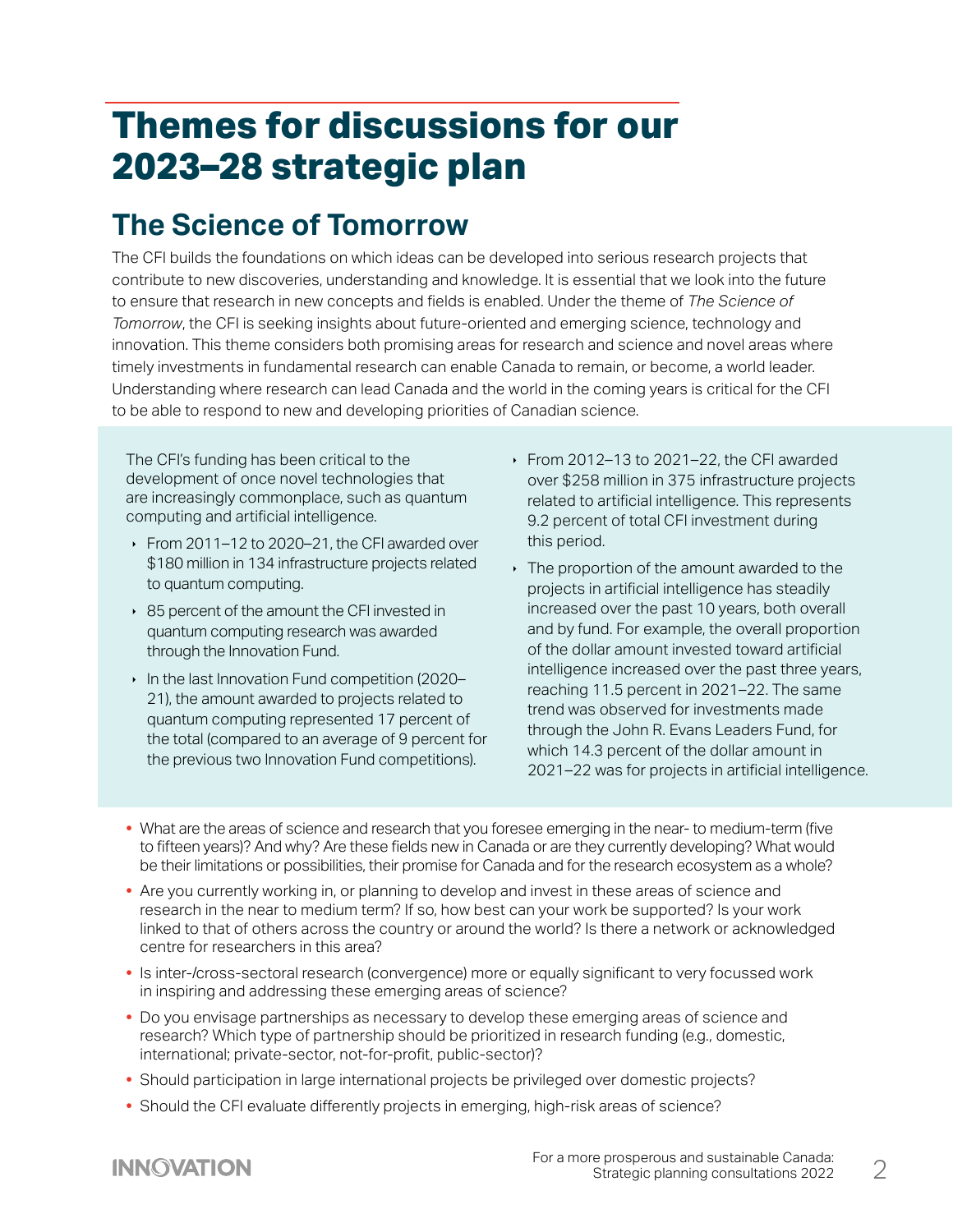### **Future Prosperity and Healthy Communities**

As Canada's leading funder of research infrastructure, the CFI contributes to science and research and Canadian wellbeing by contributing to economic growth and job creation, health and environmental quality. Under the theme of *Future Prosperity and Healthy Communities*, the CFI is seeking insights into the current social and economic challenges that confront Canada and the globe and how science and research contribute to local, regional and national wellbeing and prosperity.

This theme invites commentary on how the benefits of science and research can help reduce social and economic disparity arising from demographic change, the displacement of the centres of economic and social influence and the often-negative impacts on health and mental health of social, environmental and health crises as well as the increasing ubiquity of technology.

The theme concentrates on finding ways to target, develop, support and sustain promising multisector partnerships in research at the local level and non-academic research sites and institutions. Understanding how research contributes to communities is critical for the CFI to be able to respond to the changing context of science and research.

- ▶ 162 researchers leading CFI-funded projects reported at least one of the six types of research outcomes (i.e., patents, licensing agreement, spin-offs, copyrights, industrial designs).
- ▶ 26 percent of researchers leading CFI-funded projects reported one or more jobs created due to CFI-funded infrastructure.
- ▶ 81 percent of the 827 jobs created outside the institution were in the private sector.
- $\cdot$  The private sector was the most frequently reported user group benefiting from the research, followed by public and semi-public organizations and institutions.
- **•** Should research infrastructure support be directed to responding to the challenges of the global community?
- **•** How can science and research funding contribute to social and economic wellbeing locally, regionally and across Canada? Should the CFI assess social and economic impacts as part of its evaluation of a project's benefit to Canada?
- **•** Should the CFI assess the potential for the commercialization of research outcomes as part of the evaluation of projects, when applicable and relevant?
- **•** Should the CFI encourage partnerships between research facilities and small and large businesses? What can be done, in addition to the CFI's Research Facilities Navigator, to bring small businesses to institutional labs, and how can researchers be more readily welcomed in larger industries?
- **•** In the context of limited funding, how can the CFI best support established research programs in world-class institutions, while supporting the development of new ideas and research organizations? How can/do/should universities, colleges and research organizations collaborate?
- **•** How can the CFI enable and enhance the contribution of research facilities and investments to social and economic wellbeing in your community?
- **•** Should the CFI evaluate projects for their community impacts differently from projects without evident or specific community impacts?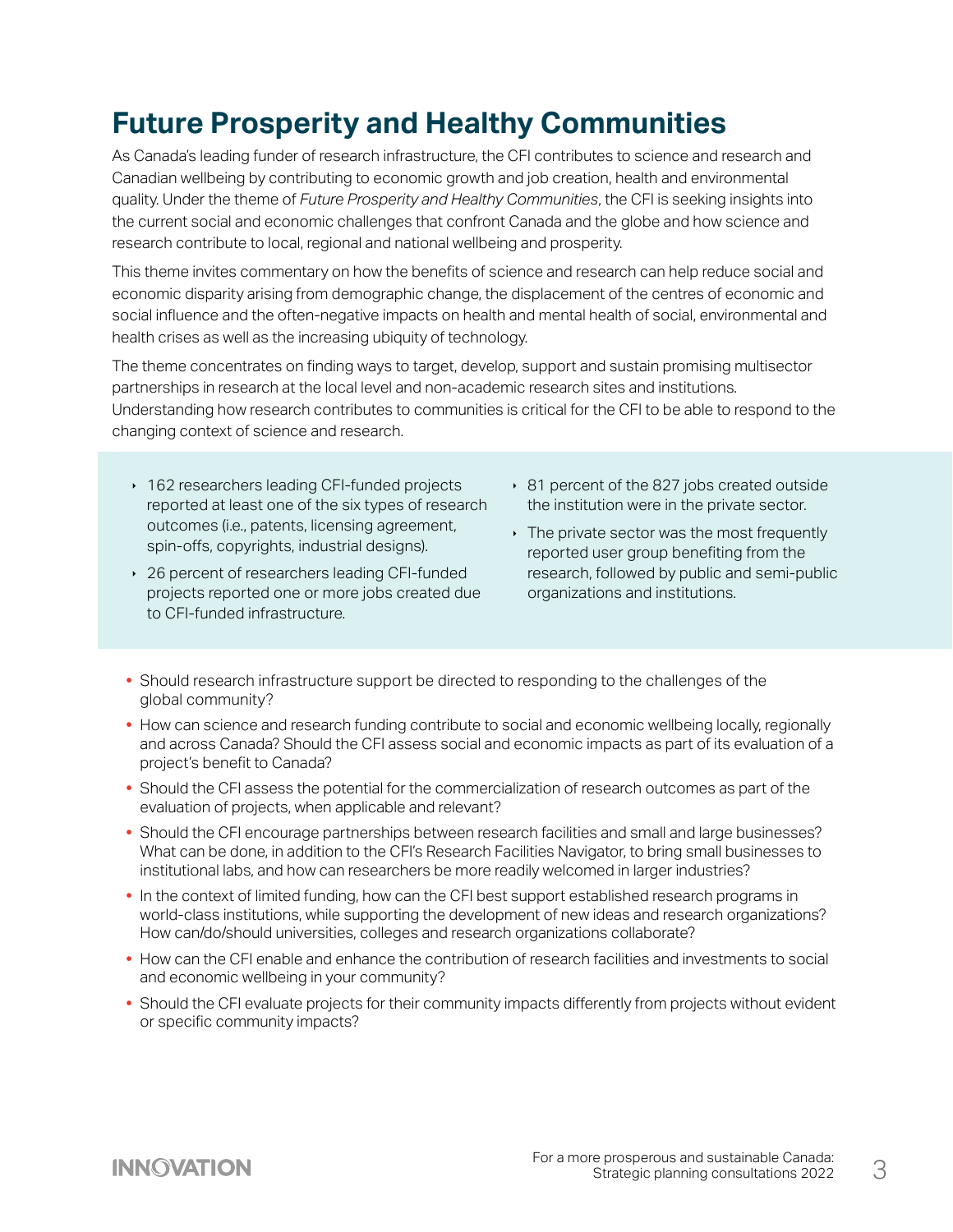## **A Sustainable Future**

The theme of *A Sustainable Future* links research to one of the biggest challenges facing Canada and the world today: climate change. Sustainability speaks to research with a concern for the natural environment and its capacity to meet current and future social and economic needs. It emphasizes the need to balance present development with the responsibility to regenerate, maintain and improve planetary resources for use by future generations. It includes thinking about doing research and development in a sustainable manner and being conscious of limiting the consumption of energy and working to make every project as sustainable as possible.

When we speak of sustainability, we reference the buildings and equipment the CFI funds, their best use, the ways we work, and the research undertaken. We acknowledge the climate crisis and our responsibility to reflect, react and play a leadership role in shaping and influencing the environmental impacts of the projects funded.

- $\cdot$  The CFI has invested in projects focused on climate change, clean energy research and other areas related to the environment. These investments are anticipated to increase in the near and medium term.
- $\cdot$  The CFI awarded \$219 million to 527 projects in the area of climate change and clean technology investment, under all funds (excluding the Major Science Initiatives Fund), from 2011–12 to 2020–21. This represents approximately

10 percent of the CFI's total financial awards in support of research infrastructure in that ten-year period.

 $\cdot$  Facilities funded through the Major Science Initiatives Fund, which invests in maintenance and operation, also constitute an important area of investment, with some \$393 million having been awarded in the last ten years to initiatives that are supporting climate change and clean technology research.

Percentage amount awarded to John R. Evans Leaders Fund projects associated with climate change and clean energy by fiscal year



Percentage amount awarded to Innovation Fund projects associated with climate change and clean energy by fiscal year



- **•** Should science and research in Canada prioritize current and future global challenges? Which ones, and how might this be addressed in competitions? Should a statement on how this project might contribute to sustainability through its goals or methodology be requested with each application?
- **•** How can interinstitutional collaborations be leveraged to achieve more sustainable research? Can shared facilities contribute to sustainable research? How would this impact success in your research?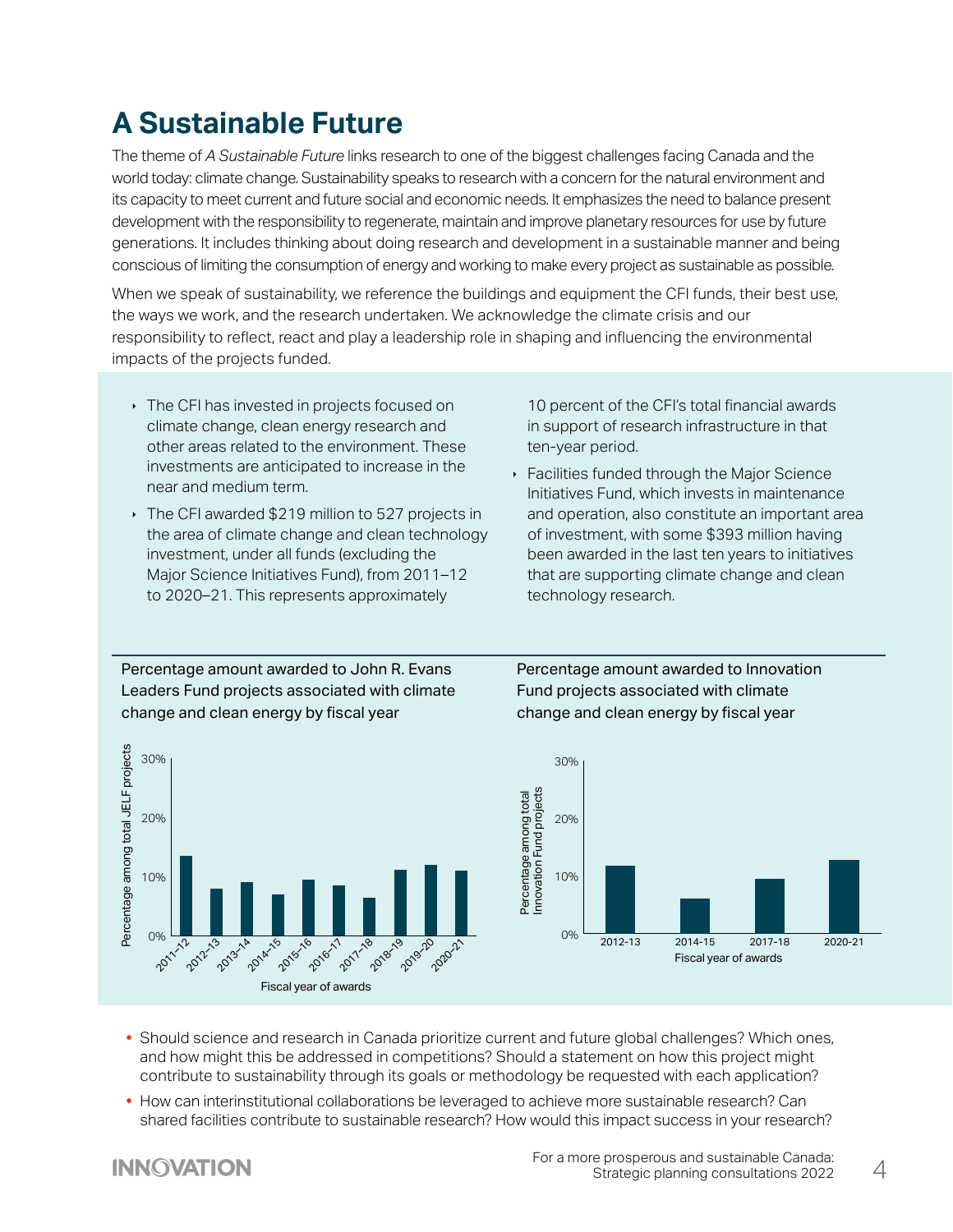- **•** Does your institution have an environment and/or sustainability plan? Does this strategy encompass research activities? Should the CFI request inclusion of a plan?
- **•** Should research into sustainability be enabled through a thematic competition?
- **•** Should the CFI evaluate projects for their impacts on the environment and sustainability? Should projects receive an additional contribution to enable investments in research equipment that would itself be more sustainable or energy efficient?
- **•** Should a percentage of the Innovation Fund be set-aside to finance renewal and refurbishments of existing facilities, extending their life?

#### **The Next Generation**

The CFI's investments in science and research generate not only knowledge and discovery, but they also contribute to expanding research and job opportunities for the next generation of Canadian researchers, technicians and entrepreneurs. The theme of *The Next Generation* invites insights about how investments in science and research can support the development, recruitment and retention of promising domestic and international research talent at a time of institutional and demographic changes occurring in Canadian science and research. This theme also encompasses how best to support the development of future scientific and research talent among Indigenous people and other underrepresented groups.

This theme is also about ensuring how best to support and build this capacity across all regions and, in particular, organizations that have not benefited from CFI support previously.

Understanding how to develop and sustain researchers across their whole career is important for the CFI if it is to adapt its programs to be more effective in supporting institutional and individual realities. This theme embraces the principles of equity, diversity and inclusion and emphasizes how we can make all researchers from every background feel welcome and supported throughout their entire career.

- ▸ 93 percent of researchers leading CFI-funded projects indicated that CFI-funded infrastructure was important in their decision to remain at their institution. This was true across all fields of research.
- 93 percent of researchers leading CFI-funded projects reported that CFI-funded infrastructure was a key resource for the next generation of researchers.
- ▶ 28,269 postdoctoral fellows and higher education students had the opportunity to expand their research skills using CFI-funded infrastructure. Of those, 45 percent used the infrastructure for the first time in 2021.
- A total of 2,238 postdoctoral fellows and graduate students using the infrastructure completed their training and moved into the workforce. Among them, 79 percent (1,770) secured employment in Canada, the majority (67 percent) of whom joined the private sector.
- **•** CFI funds are used to attract and retain outstanding researchers. Do you have any suggestions for ways the funding might be adapted to be even more effective and supportive toward that goal?
- **•** What can be done to ensure that research facilities and spaces are more inclusive?
- **•** What can be done to ensure that research facilities and spaces foster the development of research talent among Indigenous people and other underrepresented groups?
- **•** How can research facilities further contribute to developing skills and competencies that are in demand in the labour market?

#### **INNOVATION**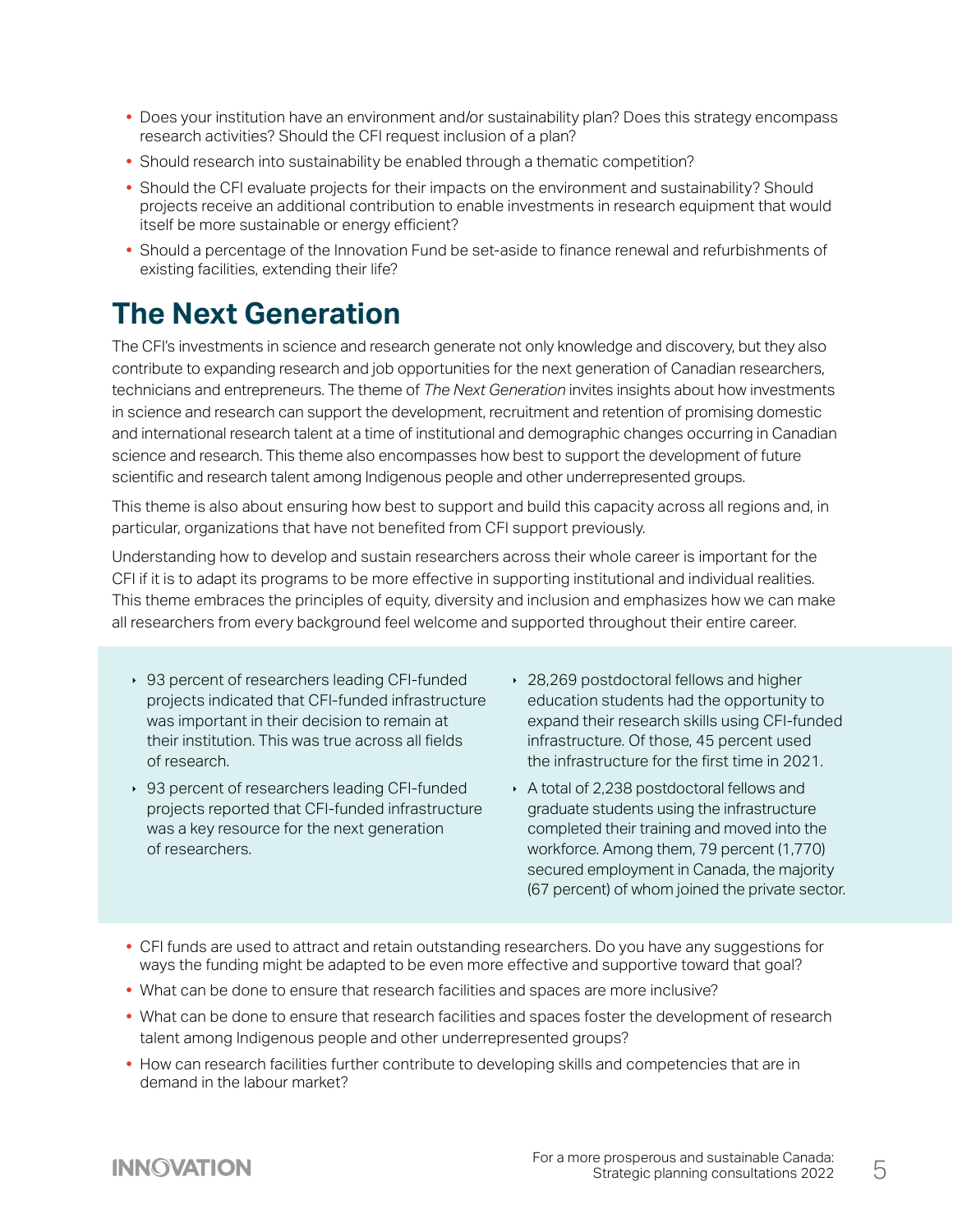- **•** How can the CFI's programs better contribute to developing, recruiting and retaining high-potential talent and highly qualified personnel?
- **•** Should the CFI evaluate projects for their potential to develop skills and competencies that will support economic development, help train the next generation of researchers, and provide the talent necessary for industry?

### **Delivering for the Community**

For 25 years, the CFI has enabled Canada's research ecosystem to rise to global leadership by delivering research support on behalf of the federal government to modernize, acquire, develop, operate or maintain research infrastructures in Canada or to benefit from access to research infrastructures worldwide.

The theme of *Delivering for the Community* seeks insights into how the CFI can better structure its activities to meet the needs of the research community that it supports at a time of change in how institutions and their funders operate.



**IV** Two-thirds of project leaders reported one or more factors limiting the quality and impact of the research enabled by the infrastructure.